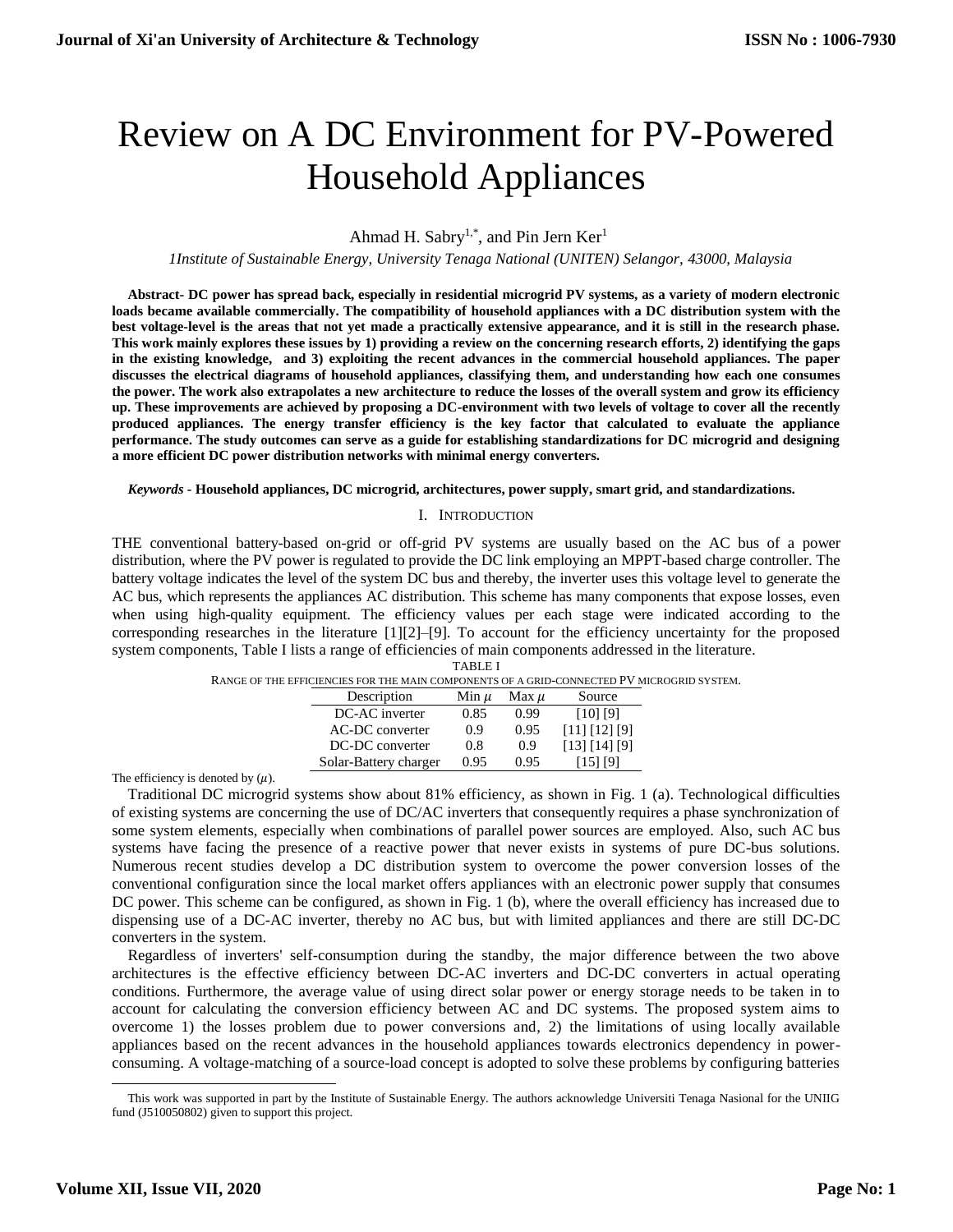for the DC-bus such that the fully-charged voltage of their series connection  $(V_{FC})$  should be equivalent to the PV voltage at MPP ( $V_{mp}$ ). This system provides a tap voltage less than  $V_{FC}$  appropriates for the resistive appliances category, we call this voltage level as  $(V_{FCR})$ . A detection circuit to extinguish the resistive load category is essential to select automatically between  $V_{FC}$  and  $V_{FCR}$  when resistive appliances being connected. The proposed scheme with the estimated efficiency is demonstrated in [Fig. 1](#page-1-0) (c).



<span id="page-1-0"></span>Fig. 1. DC microgrid with Storage topologies: (a) ON-grid traditional with DC distribution includes AC bus, (b) solar farm power source and DC distribution with no inverters, (c) recommended DC distribution system for recent household appliances.

However, the importance of proposed configuration appears because the future residential buildings seem to remain to depend on the grid as a main power source for the prospective future because the cost of switching to fully off-grid is currently higher and more complex than a need for the PV alternative supply with energy storage. Generally, these aspects activate a robust argument to investigate the prospect benefits of directly connecting DC energy sources with household appliances of a residential building, since this architecture can avoid the conversion losses of the intermediate DC-AC and AC-DC circuits.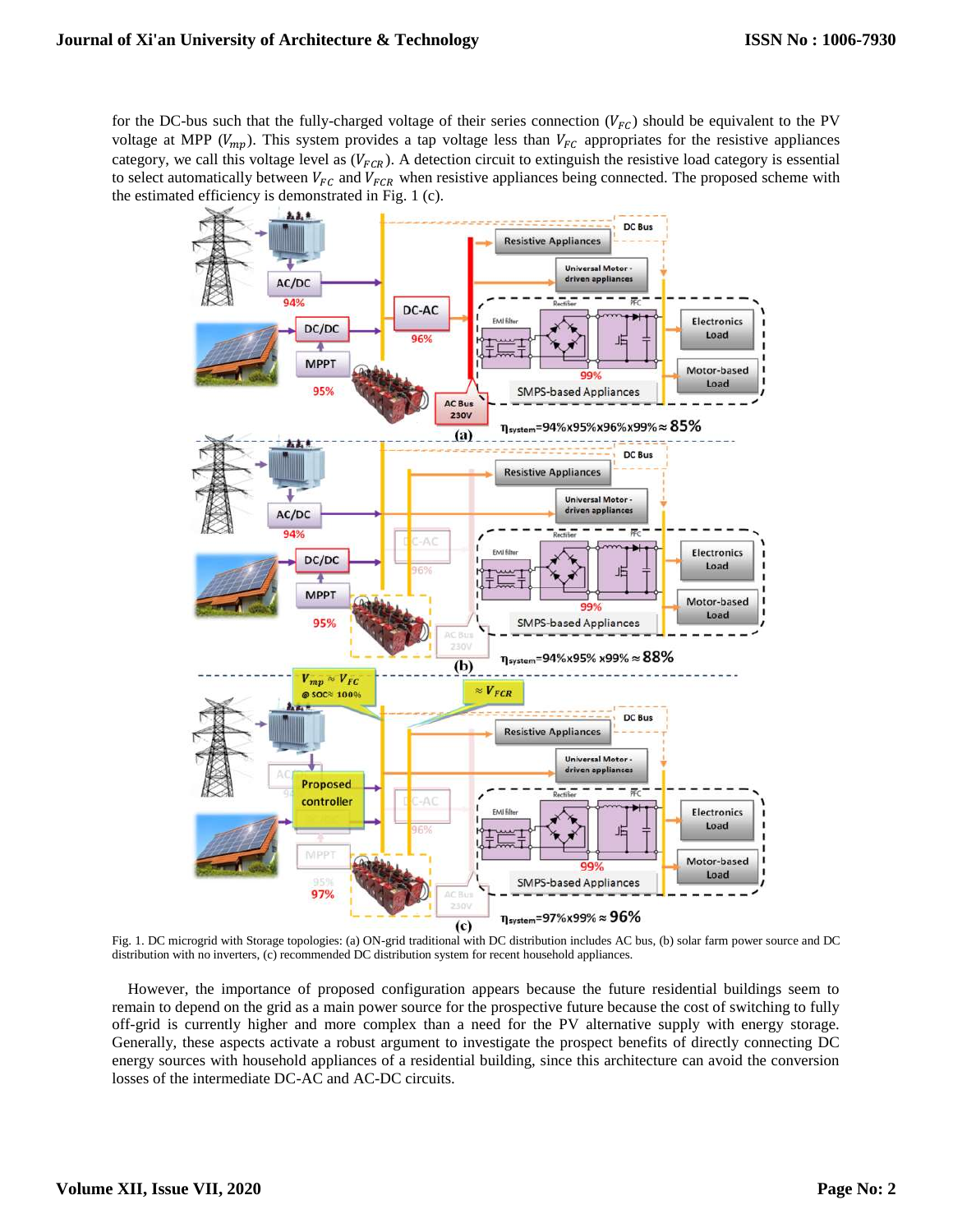To analyze power consumption in the microgrid system, modeling with standards describing components are essential for low voltage DC systems; IEEE Std. 399-1997 [16][17], and IEC 61660 [18], that cover the load flow and the short circuit computations of DC auxiliary power networks. Loads according to these standards are modeled as constant resistance (CR), constant current (CC) or constant power (CP) loads, based on load characteristics. The steady-state characteristic as a general load modeling can be given by [19]:

$$
P(V) = A_{CP} + A_{CC}V + A_{CR}V^2
$$
\n(4)

where  $A_{CP}$  denotes CP coefficient,  $A_{CC}$  denotes CC coefficient, and  $A_{CR}$  denotes the CR coefficient. The model described (4) is not appropriate for all categories of the resistive loads, since some resistive loads such as an incandescent lamp, where its consumption is a function of current.

The work proposes a DC link equivalent to the DC value of the 230 V AC of the utility grid and connects to the PV source based on a voltage-matching of a source-load concept. This concept is applied by configuring batteries for a DC-bus such that the fully-charged voltage of their series connection  $(V_{FC})$  be equivalent to the PV voltage at MPP ( $V_{\rm mp}$ ). An auxiliary voltage less than  $V_{\rm FC}$  sets to appropriate the resistive appliances category, which is equivalent to the active power of the 230V AC, thus 230V DC, this voltage level called ( $V_{FCR}$ ). The work also includes a classification for the recently produced appliances, and basically, the criteria are relied on: practical experiences, related publications, and datasheet of appliances. Details of each category will discuss in the later subsections. A data acquisition card, with a sampling frequency of 11.67 Hz, has been employed for monitoring the power consumption and capturing the potential surge power that might happen in the starting time from the refrigerator operation [20], [21].

#### II. CLASSIFICATION OF HOUSEHOLD APPLIANCES

To investigate the compatibility of household appliances with DC sources, this work classifies the appliances into four categories according to the way that their components consume electrical power. Therefore, the classification is resistive, electronic, and motor-driven appliances [22][23], as well as universal motor-driven appliances. There is a mix between these categories, as represented by the hairdryer. The other two categories have a common circuit called switching mode power supply (SMPS), which initially converts the input power into DC when receiving the power from a source. These two categories are electronic appliances and motor controller-based appliances.

#### *2.1 Resistive Appliances*

According to the above literature, resistive appliances can directly connect with the DC-link through an appropriate fuse and circuit breaker (CB). A DC value of (220-230)V that equivalent to (220-230)V AC is appropriate for this category of appliances. A coffee maker, Rice cooker, and Electrical stove are resistive load with a heating coil, they consume power at a constant rate, but the induction stoves that are using nowadays heat the cookware directly through electromagnetic induction and require pots and pans with ferromagnetic bottoms [24]. Five types of heaters have tested, that are curling brush, coffee maker, kettles, stove, and sandwich makers. The measurements of the steady-state tests show that all the heaters have constant resistance characteristics [25]. [Fig. 2](#page-3-0) demonstrates the operations of comparing the AC and DC power source when applying on resistive load and shows their output power waveforms.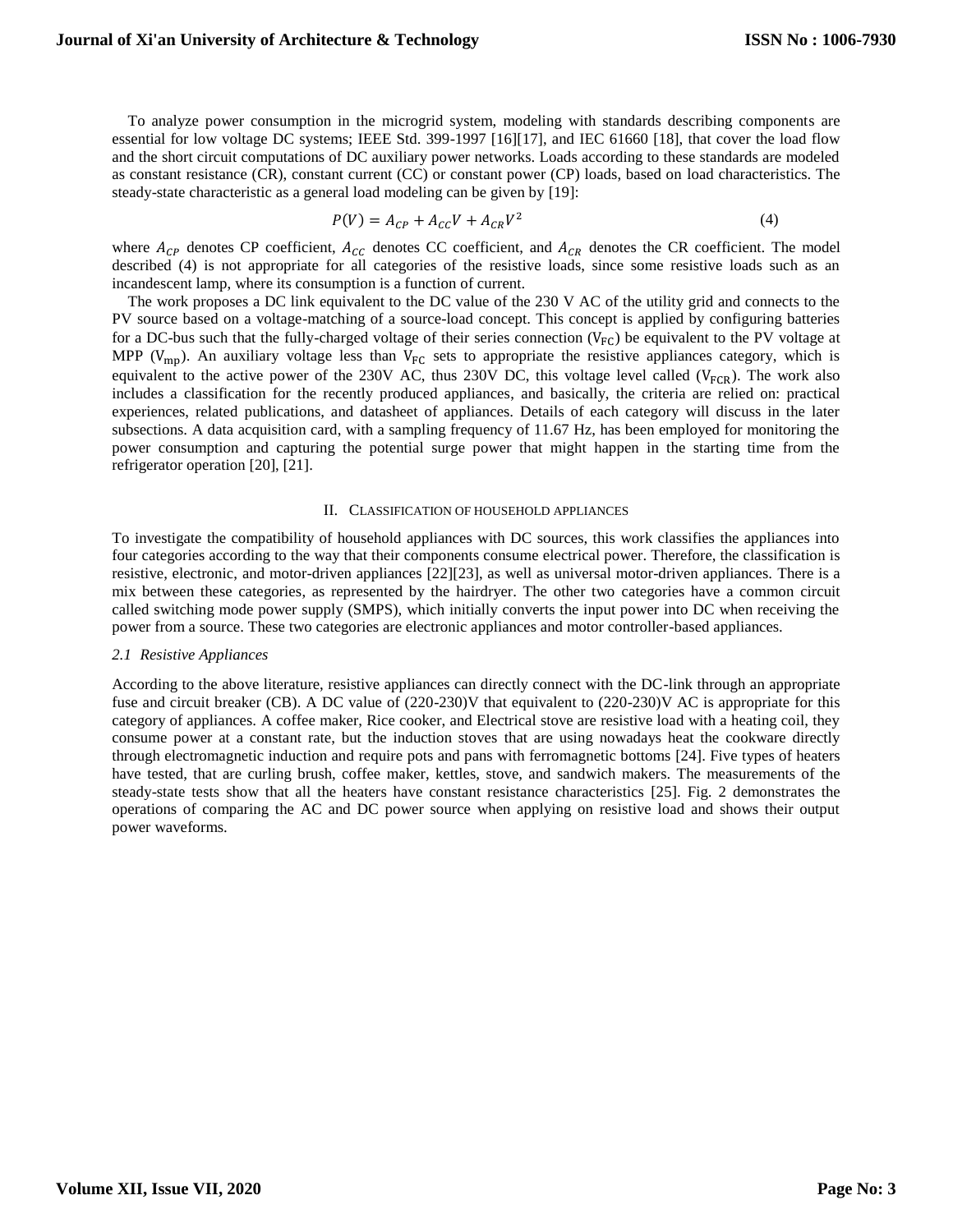

**buck** 

<span id="page-3-0"></span>Fig. 2. AC vs. DC as a power source applied at Electronic load, and output waveform

All resistive loads are possible to function with DC without any amendments, but the problem appears when the appliance has switches inside, which are not appropriate to interrupt a DC [19][5]. Moreover, incandescent lamps are affected by overvoltage, which reduces their life. In contrast, lighting compatibility with DC is completely solved by LED lights that will discuss in the next section within the electronic appliances. Some of the common resistive appliances (traditional and their corresponding DC ones) are listed in Table II.

| <b>TABLE II</b>                                                            |                    |                                                            |            |  |  |
|----------------------------------------------------------------------------|--------------------|------------------------------------------------------------|------------|--|--|
| COMMON RESISTIVE APPLIANCES (TRADITIONAL AND THEIR CORRESPONDING DC ONES). |                    |                                                            |            |  |  |
|                                                                            |                    | Traditional appliance Alternative towards DC compatibility | References |  |  |
|                                                                            | coffee maker       | Electronic coffee maker                                    | [26]       |  |  |
|                                                                            | Rice cooker        | Electronic Rice Cooker                                     | [27][28]   |  |  |
|                                                                            | Electrical stove   | induction stoves                                           | [24]       |  |  |
|                                                                            | incandescent lamps | LED lights                                                 | 181        |  |  |

# *2.2 Universal Motor-Driven Appliances*

The universal motor is included in some household appliances, such as mixers, vacuum cleaners, and some home electrical tools, such as saws and drills [29][30]. It uses a commutation and performs similar to a series-motor, consumes the same current regardless of the power source type, the current flows via both the field-excitation windings, which is the stator, and the armature windings, which is the rotor through its brushes in a one closed path. The universal motor can be defined as the series wound commutated motor where stator windings are connected in series to rotor windings, the brush type commutation enables to reverse the motor current direction when it rotates to create regular torque. The universal motor can operate on both AC or DC supply [31][21] because it consumes the same power that establishes the magnetic field of the stator, which will flow through the windings of the rotor. It is usually used in AC household appliances because it offers a certain desirable sort more general to the DC motor. The universal motor also offers a high starting torque with more compact size than that induction equivalent. They are usually used in applications requiring high speed, irregular operation, such as; Vacuum Cleaners, Power Tools, and Food Mixers. Universal motors usually operate between 15000- 20000 RPM, while the AC induction motor commonly cannot operate over 3500 RPM [32].

A disadvantage of utilizing such a motor is the restricted life of the brush or the commutator. Traditionally, universal motors presented a reasonably priced way to attain high-speed operation for small appliances, in spite of these downsides. On the other hand, like variable speed inverter drives (used with induction motors and permanent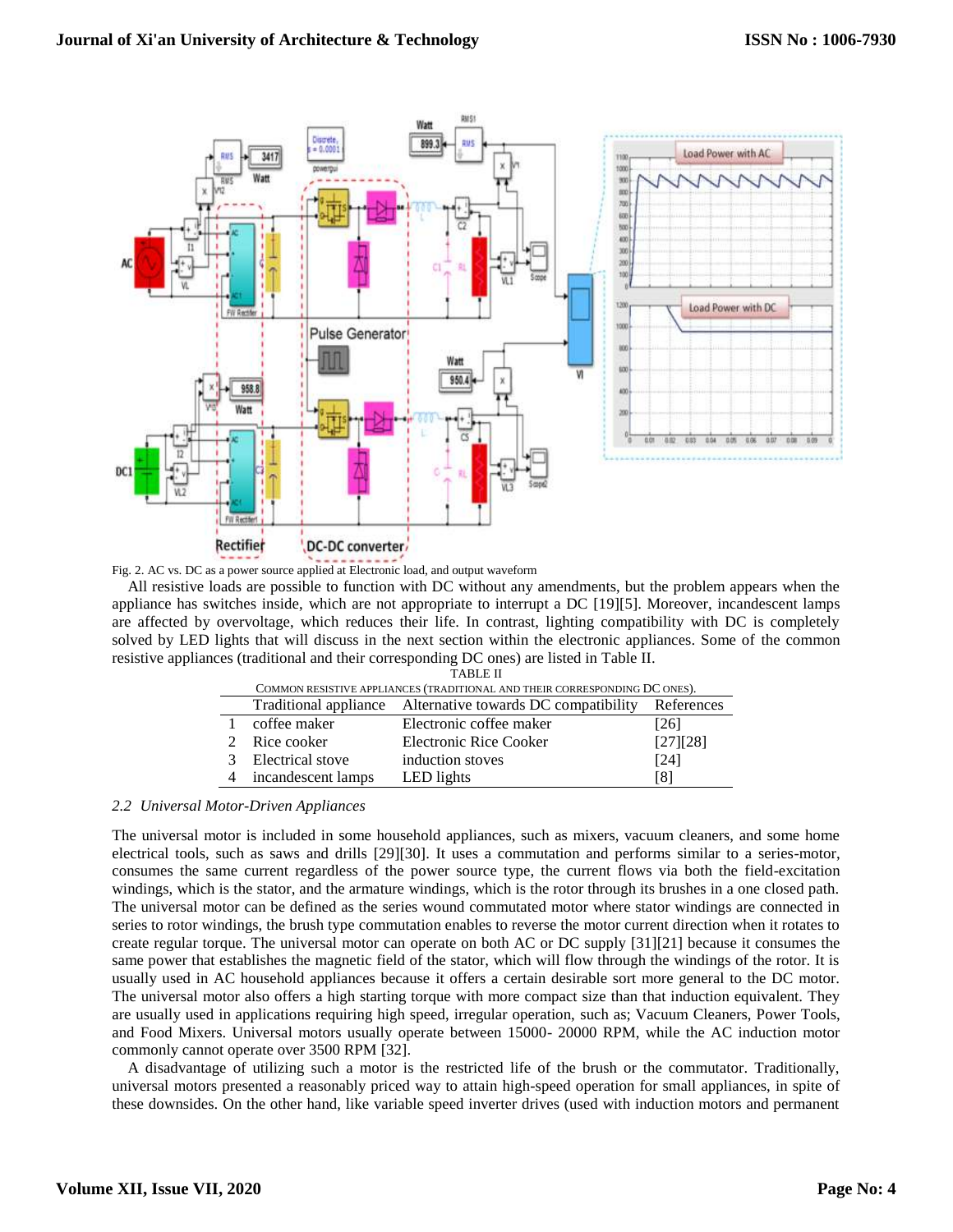magnet motors) it becomes more readily available in the local market to change to universal motor-based machines [33]. DC-powered universal motor joined to a constant torque can be shown in [Fig. 3.](#page-4-0)



<span id="page-4-0"></span>Fig. 3. DC-powered universal motor joined to a constant torque.

For constant-power motors, the power consumption is fixed, and its bandwidth control faces a Negative Incremental Resistance. Therefore, voltage-current instantaneous value of the impedance is positive (V/I> 0), while the relative rate is a negative  $(dv/di < 0)$  [34]–[38]. To maintain the stability point, the system needs to keep running on a specific point against any disturbances. The steady-state operation of a system can be obtained when satisfying the balance between the source and constant-power load voltages.

Appliances' manufacturers are continually developing to integrate more advanced electronics to appliances' functions that also include their motor drivers. The development in motor-driven appliances pushes toward further energy-efficient appliances, which starts by replacing AC induction motors by BLDC motors. The future step will be moving toward a lower level of operation voltage to offer more safety, lower costs, and more precise control for both consumers and manufacturers.

#### *2.3 SMPS-Based Appliances*

One of the recent advances in household appliances is the wide dependence on power electronics for handling the energy from the source to the consumer components. A switching mode power supply (SMPS) is an electronic circuit in most appliances to transfer electric energy from a power source to a load [39], [40]. The main functions of a typical SMPS are; 1) to change the current from the grid AC to DC power, which is required for electronic circuits; 2) to regulate the main input voltage when varies worldwide between 100 to 240V as the circuit components normally require stabilized voltage; 3) to provide safe isolation, which is required in most low-voltage output applications to be isolated from input. In such devices, the switching semiconductor device handling the power by switching with high frequency the transfer of electric energy via energy storage components, inductors, and capacitors. By varying the duty cycle and frequency, the device can control the average value of output voltage or current [41], [42]. The existence of SMPSs in various household appliances compositions is in a continuous increase. The conceptual circuit diagram of a typical SMPS is shown in [Fig. 4.](#page-5-0)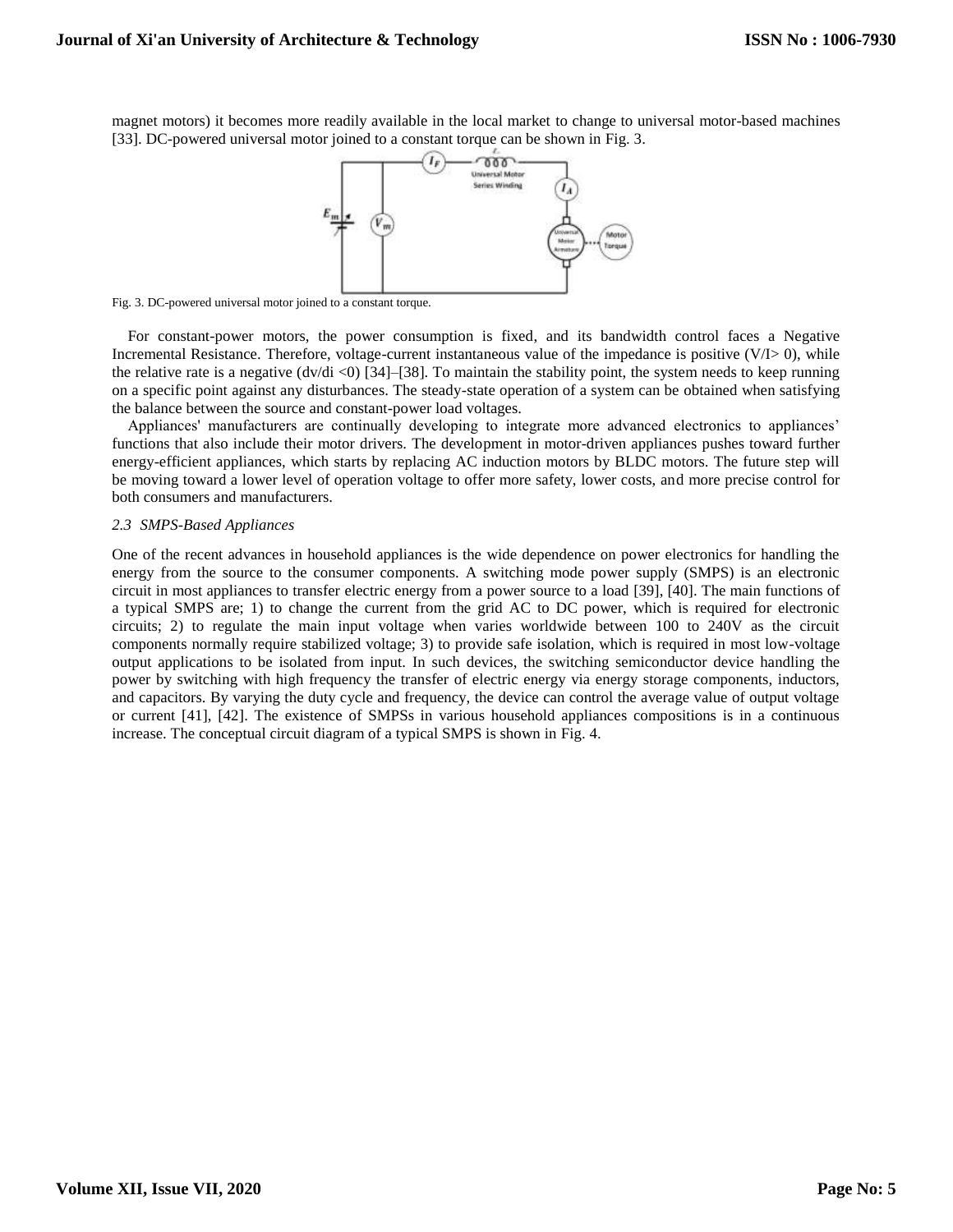

<span id="page-5-0"></span>Fig. 4. The conceptual circuit diagram of a typical SMPS.

AC power initially passes via a fuse and a line filter before it is rectified via full-wave bridge diodes. Then the rectified output wave is passed via a power factor correction (PFC) circuit that is a pre-regulator to be applied to the DC-DC converters. PFC is a passive or active circuit utilized to certify that the line current harmonic content of a device connected to the AC supply is limited to meet regulatory standards [43]–[46]. To prevent the interference between devices and limit high-frequency currents getting back into the AC line within acceptable levels, the lowpass EMI filter is used. The DC-DC converters run off the PFC output to generate single, or several DC busses feeding the load and provide input-output isolation. Several topologies for DC-DC converters, buck converter with single or multi-level outputs are commonly used in household appliances.

As mentioned in the previous section, the greater influence of energy losses in distribution systems results from power converter dissipations. For understanding the possibility of saving energy with DC-distribution, the efficiencies of these converters need to be studied. As per power supply manufacturers, the efficiency of AC-DC converters grows with power output. Individual AC/DC adapters for household appliances have analyzed by Lawrence Berkeley National Laboratory (LBNL) and reported that the estimated average efficiency is about 68%, and 90 % for rectifier circuits only [47]. Exchanging to centralized conversions, such as the proposed DC bus, is an efficient topology due to eliminate excessive dedicated conversions, make possible potential improvements, and simplifies the supply system.

# *2.4 Electronic Appliances*

The production of SMPS-based appliances has witnessed a significant increase in the last few years. All these loads have a common topology through which they consume the input power. According to own experimental tests and many studies, all these products can be operated on AC and DC power sources [21], [23], [48]–[53]. It is worth mentioning that the very old electronic appliances use a low-frequency transformer for stepping down the input and then rectified using bridge-diode that works only within narrow voltage and frequency range with low efficiency. In contrast, SMPS has a wide range input; it can be supplied with  $100-240 \text{ V}/50-60 \text{ Hz}$ , which corresponds  $90-265 \text{ V}$ DC. Therefore, the power consumption of electronic appliances does not highly influence by voltage fluctuations under DC distribution systems. As mentioned earlier, the use of a DC power adds a possibility to remove the input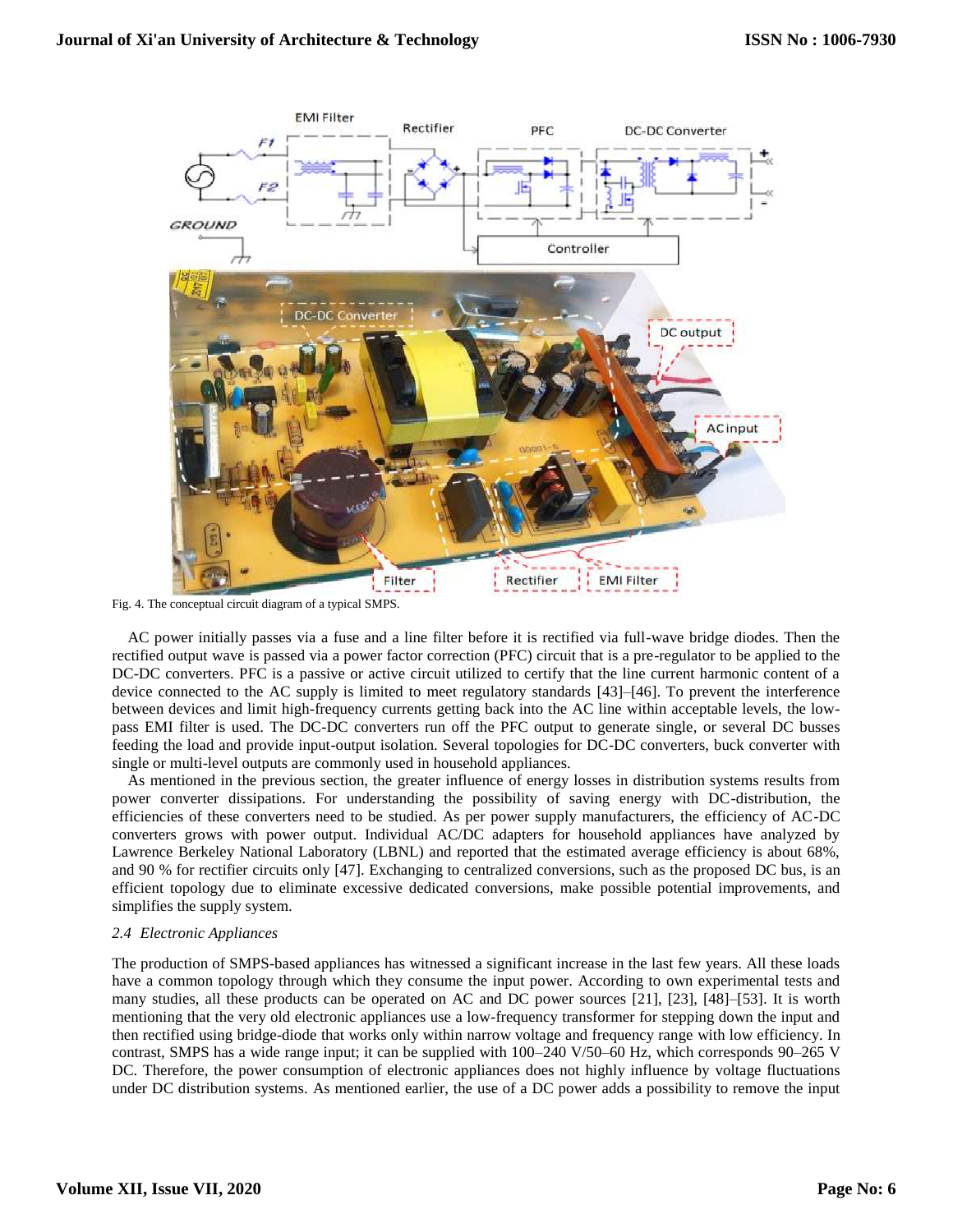rectifier from appliances and adds improvements on system efficiency [52], [54]. As it's well known, diodes present conduction and switching power losses  $(P_L)$ , which is given by:

$$
P_L = D.V_f.I_f \tag{3}
$$

Supposing zero turn-off and turn-on times of the diode, because they are much smaller than the switching period. D is the duty cycle,  $V_f$  is the forward voltage and  $I_f$  is the forward current. Conduction losses occur because of the built-in potential and non-zero on-state resistance. In (3) the forward voltage keeps account of both of them. Explicating (3) can be written as:

$$
P_L = D * (V_{bi} + R_{on} + I_f) * I_f = D * I_f * V_{bi} + D * R_{on} * I_f^2
$$
\n<sup>(4)</sup>

The power losses in the off state are often negligible. Besides avoiding losses, removing the input rectifier gives another advantage [55].

To verify the ability of DC power to drive electronic appliances within the SMPS-based category, an experimental test has been conducted on a 19" LCD monitor. Since the electronic appliances are internally DC, their power supply has a DC-DC converter, which always has a wide range of supply voltage levels. Since energy transfer efficiency is the key factor that adopted to evaluate the appliance performance, the efficiency, which represents the ratio between the delivered power of the DC supply and the consumed power by the monitor, was calculated. The measurement parameters and efficiency results are listed in Table III.

|                          | <b>TABLE III</b> |                                                                                |  |
|--------------------------|------------------|--------------------------------------------------------------------------------|--|
|                          |                  | DC VS. AC SUPPLY COMPARISON FOR AN ELECTRONIC APPLIANCE (19" LCD MONITOR) TEST |  |
| <b>Supply Type</b>       | DC.              | AС                                                                             |  |
| Power supply voltage (V) | 101              | 12                                                                             |  |
| Power supply current (A) | 0.1              | 2.21                                                                           |  |
| Inverter                 | N <sub>0</sub>   | Yes                                                                            |  |
| Load Voltage (V)         | 101              | 240                                                                            |  |
| Load Current (A)         | 0.1              | 0.0424                                                                         |  |
| LCD Consumption (W)      | 10.1             | 10.18                                                                          |  |
| Efficiency               | 99 %             | $10.18/(12*2.21)=38.38\%$                                                      |  |

The experimental test shows the significant difference of efficiencies of the direct source-load over the sourceinverter-load configuration from one side and the successful operation of using DC power instead of AC for an electronic appliance that commercially available as an AC-powered load.

#### *2.5 Motor Controller Based Appliances*

The variable speed controller is used to control the speed of a compressor motor to regulate a setting temperature continuously. Nowadays, appliance designs are changing to a brushless DC motor (BLDC) since it offers lower audible noise, high efficiency, a high degree of control, higher power density, and a long lifecycle. BLDC requires more complex electronic as driving, management, and sensor schemes when compared to a traditional AC induction motor. BLDC can be more efficient than induction motor with about 10% age point [32]. Several researchers analyzed the motor-driven load to behave as a constant power load, where a DC-AC inverter is tightly regulated and used to control the motor speed. These studies show that when the motor rotates, it behaves with torque-speed characteristics of a linear relationship [56]–[61]. For appliances such as refrigerators and washing machines, the key feature for energy improvements is to drive and control the mechanical powers [62]–[64].

# *2.6 Compressor-Based Air-Conditioner*

In conventional refrigerator and air-conditioner, the compressor includes an AC induction motor and limited to a fixed running speed. The rotation of the shaft must be a particular multiple of the input line-frequency, reduces by a small percent. Running the compressor with a fixed-speed causes strong influences on compressor mechanics, piston or scroll, and the whole temperature control mechanism. This type of compressor operation is controlled simply via a thermostatic scheme [64]. Accordingly, it is not possible to run such types of appliances with DC supply.

Fortunately, the recent advances in household appliances have represented through the dependence on electronic components for handling the source electrical energy to drive their equipment. The outcome of the experimental inspections for all these commercial appliances has proved that they are also SMPS-based appliances since the SMPS is the input power stage. Therefore, It is possible to operate such types of appliances by a DC power supply directly; this voltage is preferred to be with a DC level equivalent to the input AC. Like a refrigerator, the fan of the indoor evaporator, outdoor condensers, and the compressor for a split air-conditioner, in LG brand as an example, are with an electronic power driver to control the motors' speeds. They are commercially called inverter technologybased appliances with a variable speed motor-driven compressor.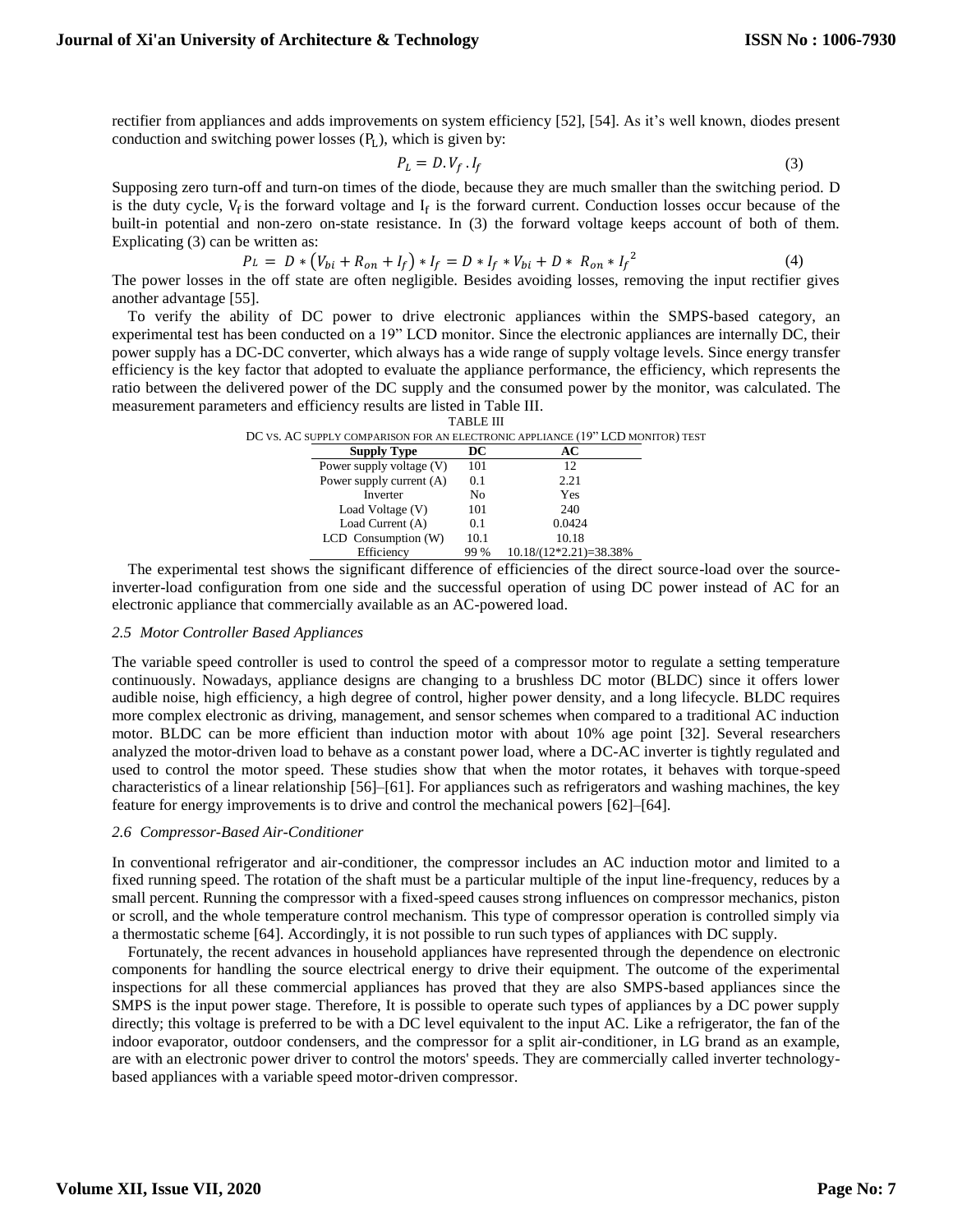The evaporator fan and compressor will increase the speed and, consequently, cooling power when the set point is lower than the current temperature while running at a low speed otherwise. The saving energy concept in this type considers the low-speed rotation for the compressor but rise in high rate acceleration to achieve the set temperature. At this time the compressor slows down the rotation speed but in such manner that this running maintains the gas pressure for keeping the temperature constant by fluctuating over the setting value with low ripple rate [65], [66], as shown in [Fig. 5.](#page-7-0) The block diagram of an air-conditioner with a variable-speed compressor/motor is demonstrated in [Fig. 6.](#page-7-1) The red circles represent the points at which the direct DC power is proposed to connect.

The AC-DC rectifier block creates a high-voltage DC bus, typically 311 V, which powers the inverter circuit, and includes insulated-gate bipolar transistors (IGBTs) or power MOSFETs. The driving circuit requires auxiliary voltage levels: 3.3 or 5 V DC for the microcontroller and 12-15 V for the feedback circuitry and gate drivers that produced by the SMPS. The generic schematic diagram of an air-conditioner with a variable-speed compressor/motor is shown in [Fig. 7.](#page-8-0)



<span id="page-7-0"></span>Fig. 5. Variable speed-based compressor operation as compared with a traditional one.



<span id="page-7-1"></span>Fig. 6. Block diagram of an air-conditioner of a variable-speed compressor/motor.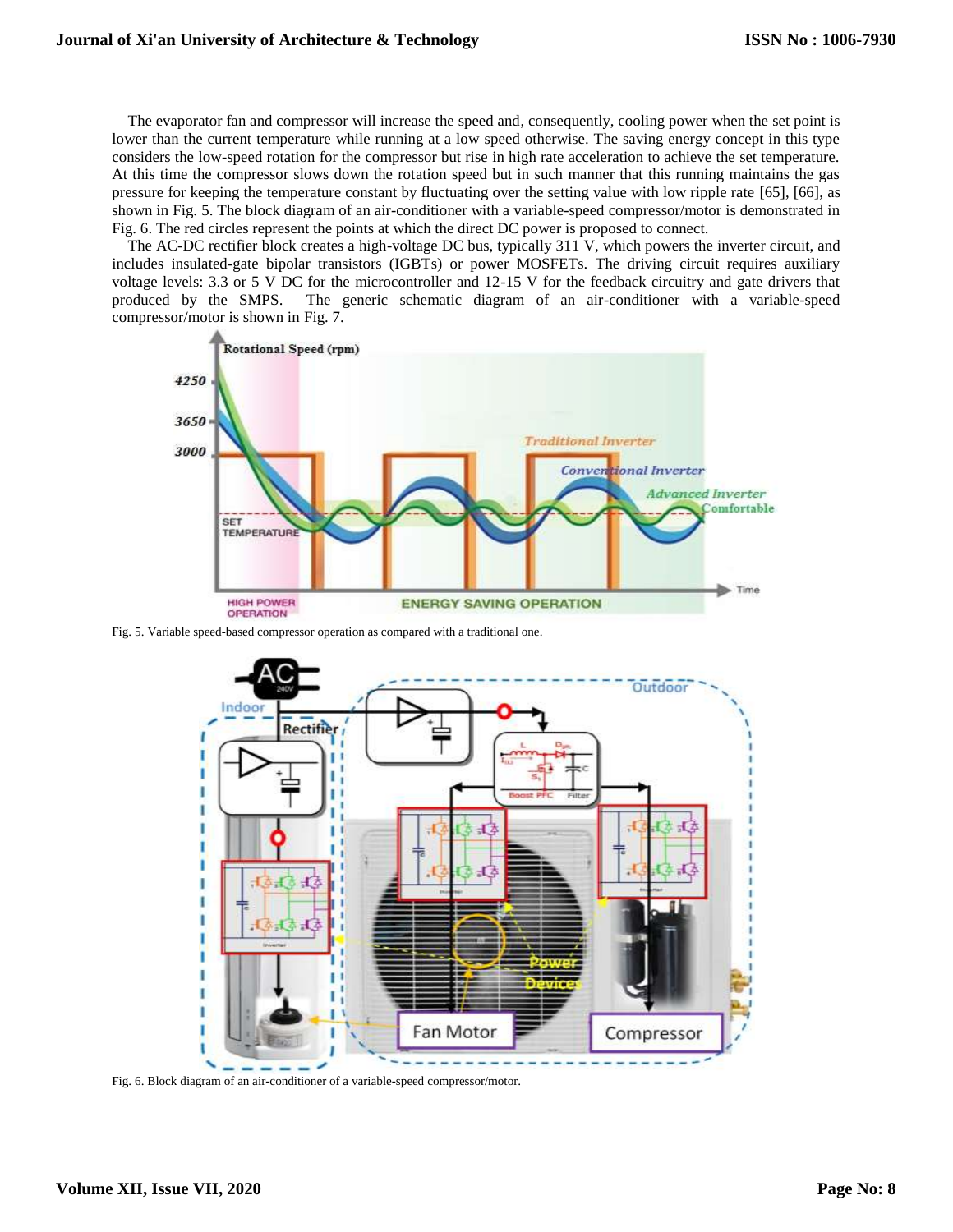

<span id="page-8-0"></span>Fig. 7. A generic schematic diagram of an air-conditioner with a variable-speed compressor/motor.

Unfortunately, when we checked the components, we found that the fan of the outdoor condenser was a singlephase induction motor with a fixed speed, where it is not yet changed to be controlled electronically. Therefore, we replaced it with a fan of 24V BLDC motor. A DC power with a voltage level ≈310V DC was used to operate the airconditioner, while a 24V SMPS is used to provide the 24V to the fan. The experiments have been conducted on an air-conditioner of LG brand, 1.0 HP, Btu/h= 8600, 3.9 Amp, 220-240 V, 50 Hz [67]. A wireless ZigBee-based monitoring circuit with current and voltage sensors were utilized to record the energy measurements at a sampling frequency reach 123Hz maximum [21].

Like the conventional air-conditioner, the consumption profile of the new inverter-based air-conditioner starts with the indoor fan and biasing power consumption of electronic elements for several minutes. Then the compressor smoothly starts run with growing speed according to the difference between the set and the actual temperatures. The electronic-based control strategy of variable speed variable voltage (VVVF) performs a significant behavior with lower consumption as compared with the traditional one, which consumes about three times its rated power [65], [68]–[70].

An energy measurement has been conducted to test the performance of inverter-based air-conditioners under operating conditions, a normal AC power and the proposed 310V DC supply, as shown in [Fig. 8.](#page-9-0) It is found that this air-conditioner consumes electricity amounting to 11.466 kWh, including the DC-AC inverter for the (DC sourceinverter-load) configuration (red color) while amounting to 9.850 kWh per day when connected directly to the proposed DC for the (DC source-load) configuration (blue color).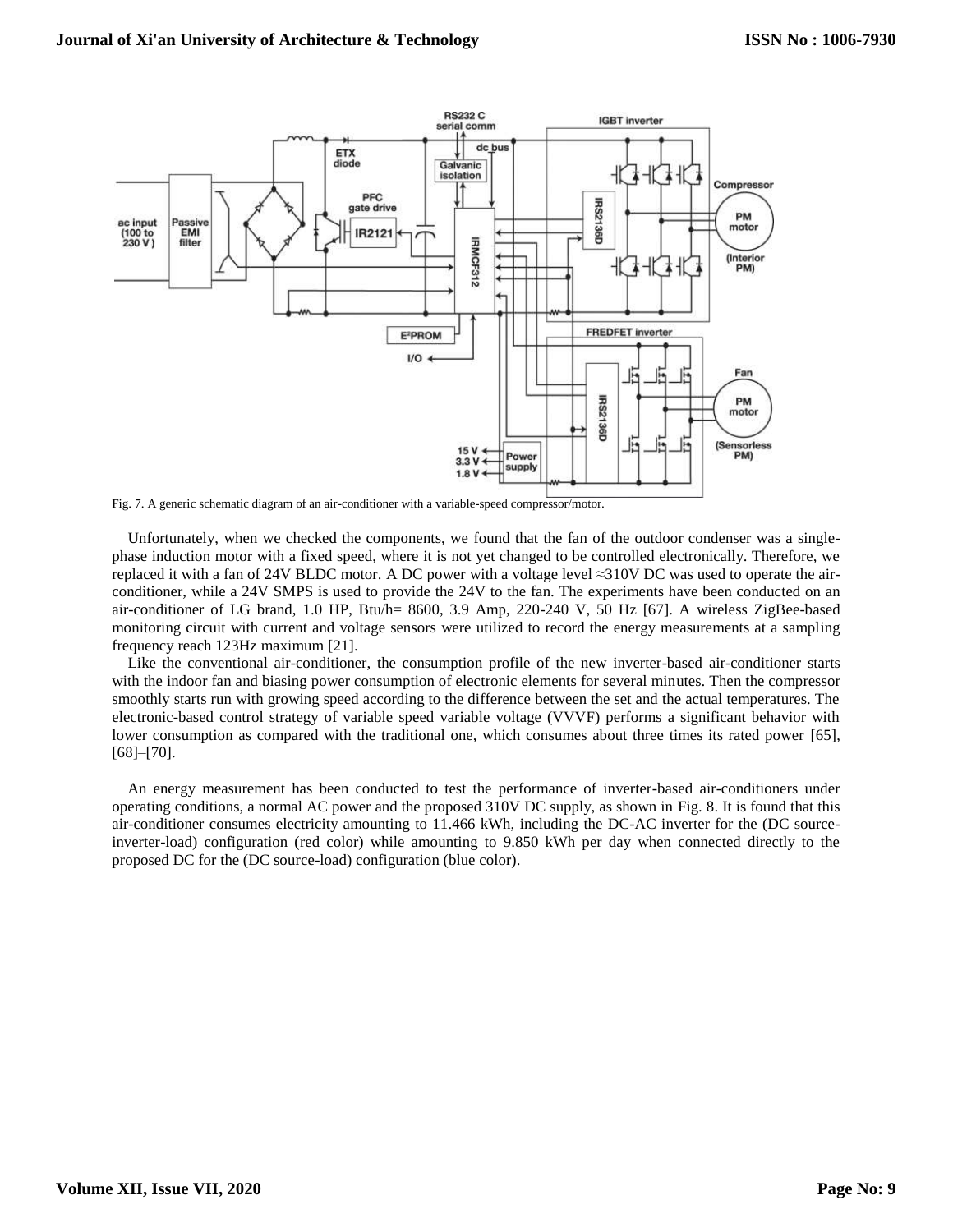

<span id="page-9-0"></span>Fig. 8: Air-conditioner energy consumption over a day.

From this experiment, It can be concluded that the curves of the power consumption under AC and DC tend to be converged when the average consumption becomes higher, which occurs at noon period (14:00-19:00). This converges due to the rise of the inverter's efficiency when the power approaches (70-80)% of its maximum. The total daily energy is calculated by the integration of the area under the power curve over the daytime employing the Trapezoidal method. This result indicates a significant difference in energy consumptions between the traditional and proposed topologies, especially at lower levels of power.

# *2.7 Motor-Driven Appliances (Washing Machines)*

The conventional washing machine generally depends on an AC induction motor to drive mechanical parts, which allows high torque for washing cycles and high spinning speed. Performing both tasks, washing, and spinning in a single motor will reduce the system cost and weight. In the recent years, a variable-speed electronic drive is used but with permanent magnet motors that deliver higher torque as compared to the consumed current, which improves the system energy efficiency and their linearity advantage of torque-speed characteristic [71]. Different components have used to implement the controlling of the motor speed electronically, where a microcontroller or digital signal processing (DSP) with IGBTs is the most commonly used. The common circuit diagram for a variable speed controller of recently produced motor-driven washing machines can be described in [Fig. 9,](#page-10-0) where the red circle shows the point at which a DC power possibly be connected.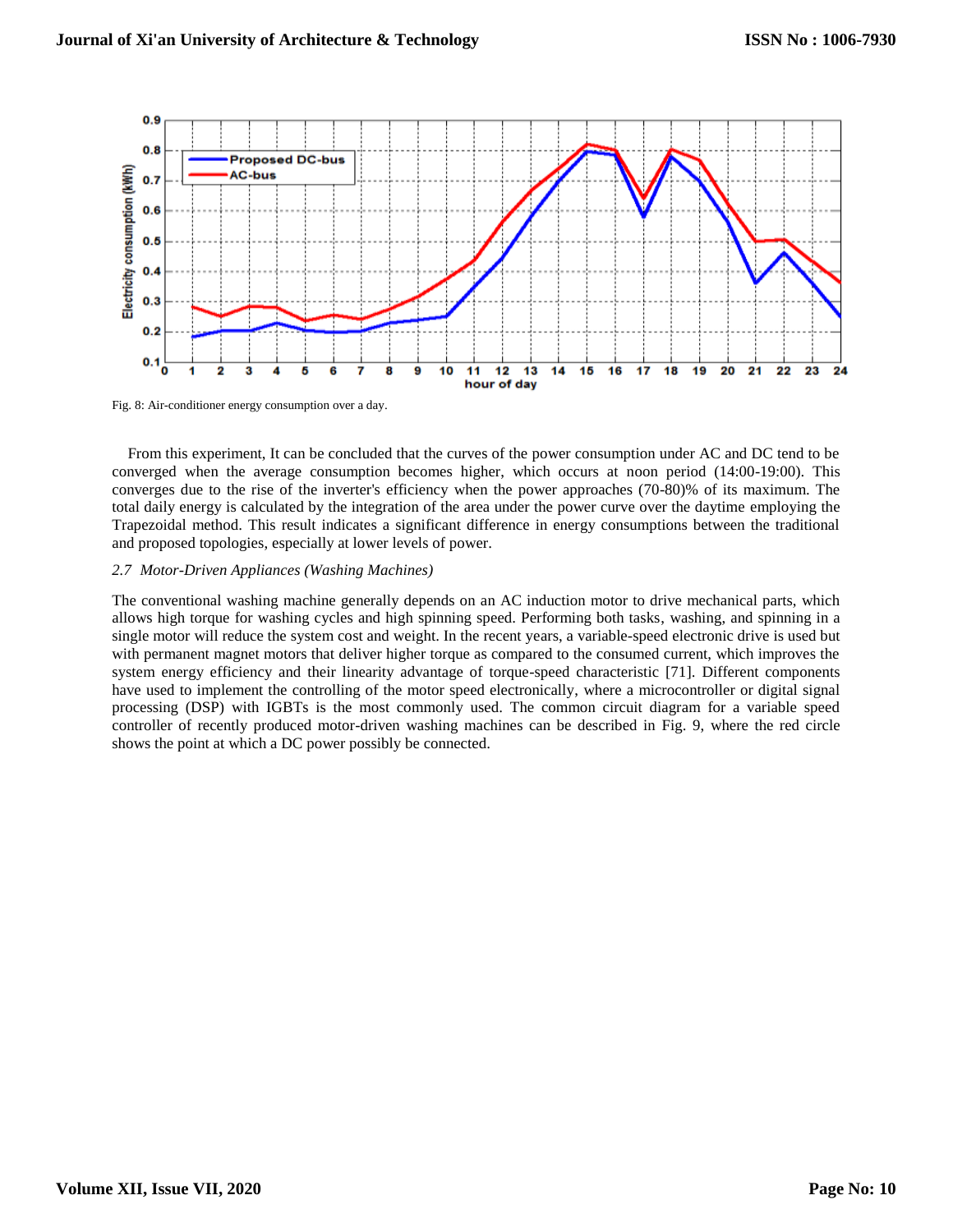

<span id="page-10-0"></span>Fig. 9. Block diagram of the speed-controlled motor-driven appliance (Washing Machine).

# III. APPLIANCES COMPARISON RESULTS

In order to validate the proposed configuration (DC source-appliances) and show its effectiveness over traditional one (DC source-inverter-appliances), experimental energy measurements have been conducted for the most common appliances and the quantitative comparison are listed in Table IV**Error! Reference source not found.**. Based on the savings that were harvested when switching to the proposed topology, the results verify the hypothesis of the work that is based on the voltage-matching concept in a DC system.

| ENERGY EXPERIMENTAL MEASUREMENTS FOR COMMON WHEN SWITCHING TO THE PROPOSED SYSTEM. |     |          |       |      |            |        |       |
|------------------------------------------------------------------------------------|-----|----------|-------|------|------------|--------|-------|
| Appliance                                                                          | P   | $h$ /day | AC    | NDC  | <b>PDC</b> | SwAC   | SwNDC |
|                                                                                    | (W) |          | (Wh)  | (Wh) | (Wh)       | (Wh)   | (Wh)  |
| Light bulb                                                                         | 60  | 12       | 797   | 728  | 722        | 75     | 6     |
| Oven                                                                               | 800 | 1.5      | 1676  | 1380 | 1208       | 468    | 172   |
| Rice cooker                                                                        | 500 | 0.75     | 412   | 387  | 375        | 37     | 12    |
| Kettle                                                                             | 700 | 0.5      | 387   | 364  | 354        | 33     | 10    |
| Washing machine                                                                    | 500 | 0.95     | 523   | 489  | 475        | 48     | 14    |
| Vacuum cleaner                                                                     | 300 | 2        | 656   | 634  | 613        | 43     | 21    |
| Iron                                                                               | 900 | 0.3      | 308   | 287  | 276        | 32     | 11    |
| Refrigerator                                                                       | 125 | 13       | 1804  | 1661 | 1629       | 175    | 32    |
| Split unit air conditioner                                                         | 800 | 12       | 11466 | 9975 | 9850       | 1425   | 154   |
| Laptop                                                                             | 50  | 7        | 398   | 382  | 353        | 45     | 29    |
| CPU, LCD monitor, Printer                                                          | 230 | 5        | 1320  | 1198 | 1156       | 164    | 42    |
| 19", LCD television                                                                | 90  | 5        | 508   | 465  | 454        | 54     | 11    |
| Electric stove plate                                                               | 850 | 1        | 943   | 869  | 853        | 90     | 16    |
| Juicer mixer grinder                                                               | 230 | 0.1      | 31.4  | 25.3 | 23.7       | 7.7    | 1.6   |
| <b>Total Daily Savings (Wh)</b>                                                    |     |          |       |      |            | 2696.7 | 531.6 |

TABLE IV ENERGY EXPERIMENTAL MEASUREMENTS FOR COMMON WHEN SWITCHING TO THE PROPOSED SYSTEM.

P is the power, h/day is the On-time hours/day, AC (Wh) is the AC-bus Daily energy (Wh), NDC(Wh) is the New DC-bus Daily energy (Wh), PDC(Wh) is the Proposed DC-bus matching Daily energy (Wh), SwAC is the Saving w.r.t AC-bus, SwNDC is the Saving w.r.t New DC-bus, and (w.r.t) denotes the (with respect to).

# IV. CONCLUSIONS AND FUTURE DIRECTIONS

After discussing electrical diagrams of household appliances, classifying them, the recent advances in each category, and understanding how each one consumes the power, a new architecture has been introduced to reduce the losses of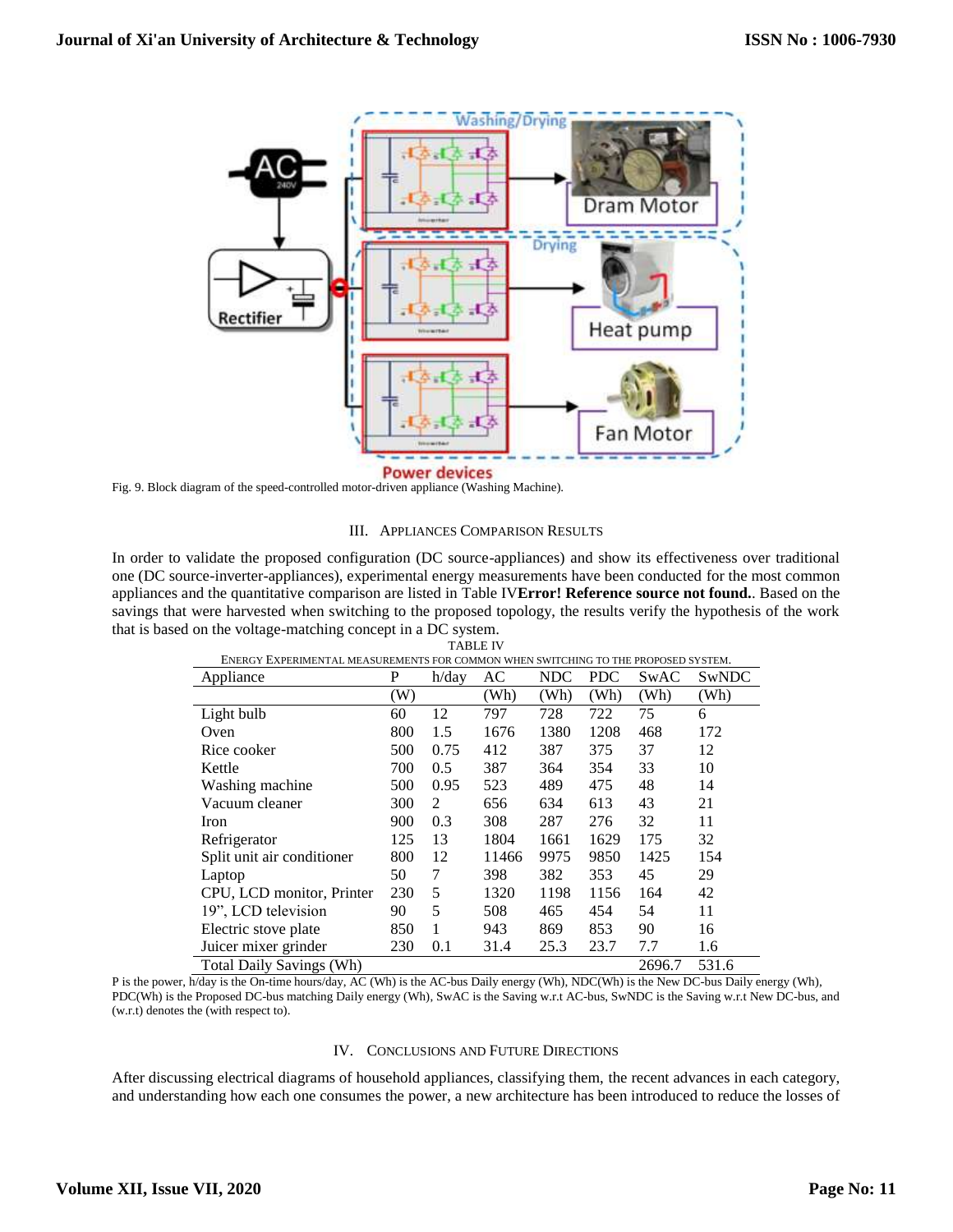the overall system and grow its efficiency up. These improvements are achieved by considering the DC-environment of a single battery bank with two levels of voltages for all the locally available appliances.

# *1.1. Conclusions*

- 1) This effort offered an extensive survey about the works carried out on the recent advances in household appliances and their compatibility with DC microgrids and DC power systems. This can provide a clear view to know where we are standing and how to benefit from the provided guidelines to continue toward more efficiency, eco-friendly, smarter, and economical energy systems relying on the DC system.
- 2) Fortunately, the recent advances in household appliances have represented through the dependence on electronic components for handling the source electrical energy to drive their equipment. Therefore, these revolutions enable them to be operated under the DC environment with appropriate voltage levels.
- 3) From conducted experiments and Table IV outcomes, it is found that the efficiency and reliability of a power distribution system can be better performed when decreasing the number of power conversion devices starting from the flow of power from sources (utility grid, solar PV, wind turbine, or on-site power generator) to consume by loads (household appliances).
- 4) According to the differences between DC and AC power distributions and the evaluation of efficiency and reliability presented in this work, it is found that a DC-based architecture has more efficiency improvements than that of an AC system, which agrees with the results that have been stated in the literature review. According to this overview, the feasibility of using DC bus systems became explicit, particularly in the technology existence of advanced power electronics. Modeling, Voltage level selection, isolation, and grounding of DC distribution systems are highly investigated.

# *1.2. Future Directions*

- A detection circuit to extinguish the resistive load category is essential to select automatically between  $V_{FC}$  and  $V_{FCR}$  when resistive appliances being connected.
- The proposed architecture promises more energy-efficient for Solar PV microgrid systems in residential and commercial buildings since it eliminates DC-AC inverter and reduces the number of conversion devices. However, it still requires a comprehensive analysis to investigate its impacts and practical aspects. The topology and architecture of a single DC bus system may need to match special requirements of particular loads like the pulse loads as future work.
- It is expected that more and more improvements in such systems efficiency achieved by considering a proposed concept called Voltage-Matching between the source (represented by the solar PV or grid) and the load (represented by the system battery) to eliminate the DC-DC converter from the existing solar charge controller.

# REFERENCES

- [1] B. Bogno *et al.*, "230 VDC elementary block in off-grid PV systems," *Sustain. Energy Technol. Assessments*, vol. 29, no. June 2017, pp. 1– 11, 2018, doi: 10.1016/j.seta.2018.06.013.
- [2] P. Muthuvel, S. A. Daniel, and D. G. Yazhini, "Retrofitting domestic appliances for PV powered DC Nano-grid and its impact on net zero energy homes in rural India," *Eng. Sci. Technol. an Int. J.*, vol. 19, no. 4, pp. 1836–1844, 2016, doi: 10.1016/j.jestch.2016.09.019.
- [3] V. Esteve *et al.*, "Improving the efficiency of IGBT series-resonant inverters using pulse density modulation," *IEEE Trans. Ind. Electron.*, 2011, doi: 10.1109/TIE.2010.2049706.
- [4] A. K. Rathore, J. Holtz, and T. Boller, "Generalized optimal pulsewidth modulation of multilevel inverters for low-switching-frequency control of medium-voltage high-power industrial AC drives," *IEEE Trans. Ind. Electron.*, 2013, doi: 10.1109/TIE.2012.2217717.
- [5] K. Garbesi, V. Vossos, and H. Shen, "Catalog of DC Appliances and Power Systems," *Lawrence Berkeley Natl. Lab.*, vol., no. October, pp. 1–77, 2012, doi: LBNL-5364E Copyright.
- [6] V. Vossos, K. Garbesi, and H. Shen, "Energy savings from direct-DC in U.S. residential buildings," *Energy Build.*, vol. 68, no. PARTA, pp. 223–231, 2014, doi: 10.1016/j.enbuild.2013.09.009.
- [7] J. M. Logue, M. H. Sherman, I. S. Walker, and B. C. Singer, "Energy impacts of envelope tightening and mechanical ventilation for the U.S. residential sector," *Energy Build.*, 2013, doi: 10.1016/j.enbuild.2013.06.008.
- [8] B. A. Thomas, I. L. Azevedo, and G. Morgan, "Edison Revisited: Should we use DC circuits for lighting in commercial buildings?," *Energy Policy*, vol. 45, no. Department of Engineering Mellon University, 5000 Forbes Ave., 129 Baker Hall, Pittsburgh, PA 15213, United States article, pp. 399–411, 2012, doi: 10.1016/j.enpol.2012.02.048.
- [9] B. Glasgo, I. L. Azevedo, and C. Hendrickson, "How much electricity can we save by using direct current circuits in homes? Understanding the potential for electricity savings and assessing feasibility of a transition towards DC powered buildings," *Appl. Energy*, vol. 180, pp. 66– 75, 2016, doi: 10.1016/j.apenergy.2016.07.036.
- [10] Solar, "Inverters." https://www.gosolarcalifornia.org/equipment/inverters.php (accessed Dec. 24, 2019).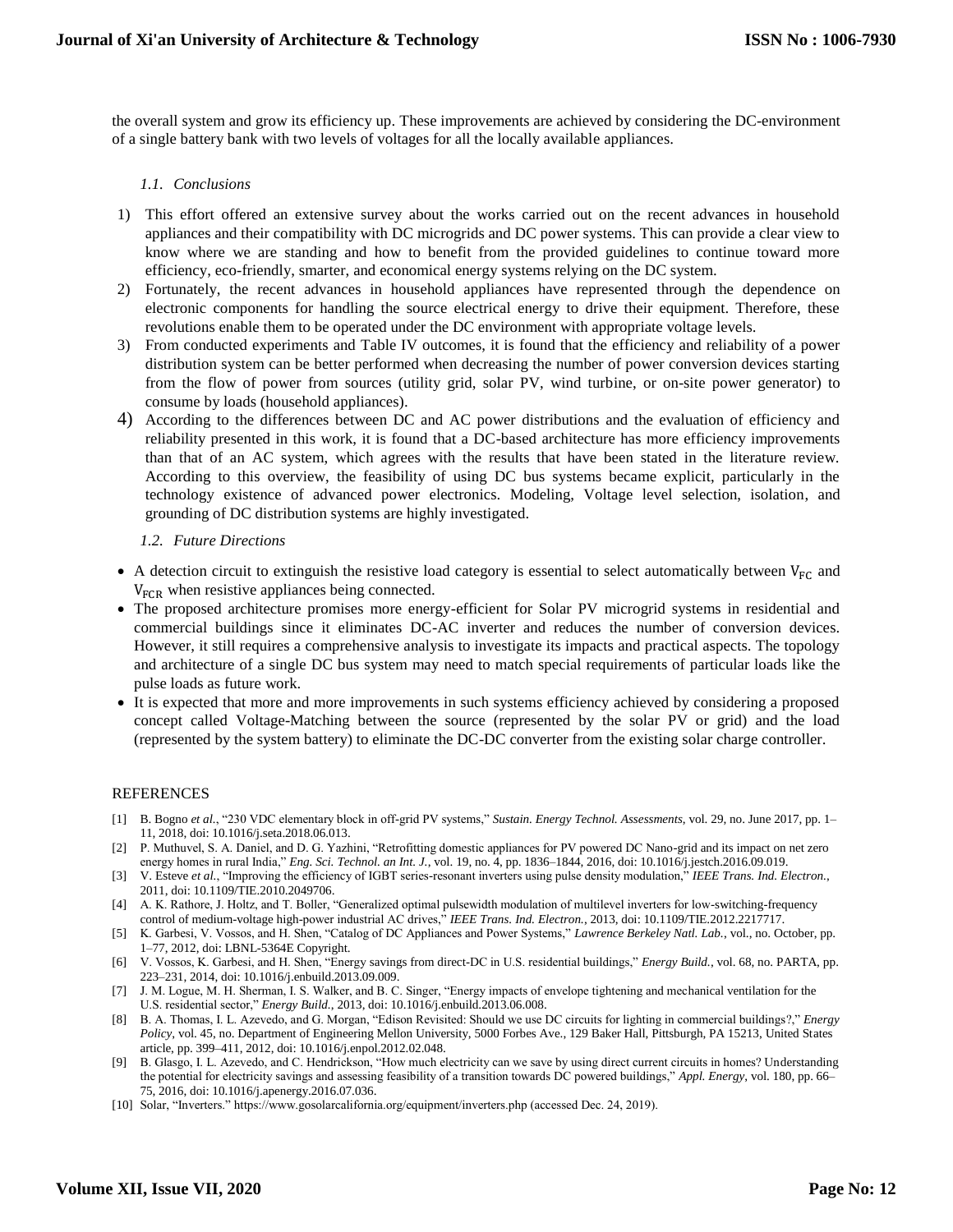- [11] A. Note, "AC-DC Power Supply Efficiency Testing for Regulatory Standards AC-DC Power Supply Efficiency Testing for Regulatory Standards."
- [12] M. Starke, L. M. Tolbert, and B. Ozpineci, "AC vs. DC distribution: A loss comparison," in *Transmission and Distribution Exposition Conference: 2008 IEEE PES Powering Toward the Future, PIMS 2008*, 2008, doi: 10.1109/TDC.2008.4517256.
- [13] X. Liu, P. Wang, and P. C. Loh, "A hybrid AC/DC micro-grid," in *2010 9th International Power and Energy Conference, IPEC 2010*, 2010, doi: 10.1109/IPECON.2010.5697024.
- [14] J. P. Johnson, "DC-DC converters," in *Handbook of Automotive Power Electronics and Motor Drives*, 2017.
- [15] S. Haghbin, S. Lundmark, M. Alakula, and O. Carlson, "Grid-connected integrated battery chargers in vehicle applications: Review and new solution," *IEEE Transactions on Industrial Electronics*. 2013, doi: 10.1109/TIE.2012.2187414.
- [16] P. Systems, R. Subcommittee, P. Systems, and E. Committee, *IEEE Recommended Practice for the Design of Reliable Industrial and Commercial Power Systems (Gold Book)*. 1998.
- [17] K. Fleischer, "Power systems analysis for direct current (DC) distribution systems," *IEEE Trans. Ind. Appl.*, 1996, doi: 10.1109/28.536855.
- [18] A. Berizzi, "Short-circuit current calculations for DC systems," *IEEE Trans. Ind. Appl.*, 1996, doi: 10.1109/28.536856.
- [19] Anon, "Load representation for dynamic performance analysis," *IEEE Trans. Power Syst.*, 1993, doi: 10.1109/59.260837.
- [20] A. H. Sabry, W. Z. W. Hasan, M. A. Kadir, M. A. M. Radzi, and S. Shafie, *Processing and monitoring algorithm for solar-powered smart home in DC-environment system based on RF-radio node*, vol. 10607 LNAI. 2017.
- [21] A. H. Sabry, W. Z. W. Hasan, M. Z. A. Ab Kadir, M. A. M. Radzi, and S. Shafie, "DC-based smart PV-powered home energy management system based on voltage matching and RF module," *PLoS One*, vol. 12, no. 9, p. e0185012, Sep. 2017, doi: 10.1371/journal.pone.0185012.
- [22] D. Salomonsson, *Modeling , Control and Protection of Low-Voltage DC Microgrids*. 2008. [23] K. Garbesi, "Catalog of DC appliances and power systems," no. LBNL Paper LBNL-5364E, 2012.
- [24] Y. Arafat and M. Amin, "Feasibility study of low voltage DC house and compatible home appliance design," 2011.
- [25] D. Nilsson, "DC Distribution Systems," pp. 1-125, 2005.
- [26] "Coffee Machine integrated circuits and reference designs | TI.com." http://www.ti.com/solution/coffee\_machines (accessed Sep. 02, 2019).
- [27] Panasonic, "Product FAQ Panasonic Manufacturing Malaysia Berhad." http://pmma.panasonic.com.my/highlights/product-faq/ (accessed Sep. 02, 2019).
- [28] F. Sharp, D. Symanski, and M. S. Dudzinski, "Scalable DC Micro Grids provide cost effective electricity in regions without electric infrastructure," in *Proceedings of the 4th IEEE Global Humanitarian Technology Conference, GHTC 2014*, 2014, doi: 10.1109/GHTC.2014.6970255.
- [29] G. Papa, B. Koroušić-Seljak, B. Benedičič, and T. Kmecl, "Universal motor efficiency improvement using evolutionary optimization," *IEEE Trans. Ind. Electron.*, 2003, doi: 10.1109/TIE.2003.812455.
- [30] M. P. Kazmierkowski, "Electric Motor Drives: Modeling, Analysis and Control," *Int. J. Robust Nonlinear Control*, 2004, doi: 10.1002/rnc.811.
- [31] N. Ayai, T. Hisada, T. Shibata, H. Miyoshi, T. Iwasaki, and K. I. Kitayama, "DC micro grid system," *SEI Tech. Rev.*, no. 75, pp. 132–136, 2012.
- [32] W. Goetzler and T. S. C. Reis, "Energy Savings Potential and Opportunities for High-Efficiency Electric Motors in Residential and Commercial Equipment," Burlington, MA 01803, 2013. [Online]. Available: http://www.eere.energy.gov/buildings.
- [33] A. Hughes., *Electric motors and drives fundamentals, types and applications*. 2013.
- [34] A. Khaligh, A. M. Rahimi, A. Chakraborty, and A. Emadi, "Analysis and stabilization of a buck-boost DC-DC converter feeding constant power loads in parallel with conventional loads in vehicular systems," in *IECON Proceedings (Industrial Electronics Conference)*, 2006, doi: 10.1109/IECON.2006.347633.
- [35] A. Khaligh, A. Emadi, G. A. Williamson, and C. Rivetta, "Constant power load characteristics in multi-converter automotive power electronic intensive systems," in *SAE Technical Papers*, 2005, doi: 10.4271/2005-01-3451.
- [36] A. Khaligh and A. Emadi, "Power alignment, new digital control approach for a DC-DC flyback converter with constant power loads," in *2006 1st IEEE Conference on Industrial Electronics and Applications*, 2006, doi: 10.1109/ICIEA.2006.257187.
- [37] A. Khaligh, A. M. Rahimi, and A. Emadi, "Negative impedance stabilizing pulse adjustment control technique for DC/ DC converters operating in discontinuous conduction mode and driving constant power loads," *IEEE Trans. Veh. Technol.*, 2007, doi: 10.1109/TVT.2007.897248.
- [38] M. Zhang, Y. Li, F. Liu, L. Luo, Y. Cao, and M. Shahidehpour, "Voltage stability analysis and sliding-mode control method for rectifier in DC systems with constant power loads," *IEEE J. Emerg. Sel. Top. Power Electron.*, 2017, doi: 10.1109/JESTPE.2017.2723482.
- [39] F. V. P. Robinson, "Power electronics converters, applications and design," *Microelectronics J.*, 2002, doi: 10.1016/s0026-2692(97)87859- 7.
- [40] M. H. Rashid, *Power Electronics Handbook*. 2007.
- [41] H. J. Zhang, "Basic Concepts of Linear Regulator and Switching Mode Power Supplies," *Linear Technol. Appl. Note*, vol. 140, no. October, pp. 1–16, 2013.
- [42] On\_Semiconductor, "Switch − Mode Power Supply Reference Manual," *Semicond.*, vol. Fourth, p. 73, 2014, [Online]. Available: www.onsemi.com/orderlit.
- [43] H. Azazi and E. EL-Kholy, "Review of passive and active circuits for power factor correction in single phase, low power AC-DC converters," in *International Middle East Power Systems Conference (MEPCON'10)*, 2010.
- [44] W. Santiago and A. Birchenough, "Single phase passive rectification versus active rectification applied to high power Stirling engines," in *Collection of Technical Papers - 3rd International Energy Conversion Engineering Conference*, 2005.
- [45] V. Vachak, A. Khare, and A. Shrivatava, "Power Factor Correction Circuits: Active Filters," *Int. J. Eng. Res. Gen. Sci.*, 2014.
- [46] M. Rashad, D. M. Minhas, M. Ashraf, and S. Hussain, "PFC topologies for AC to DC converters in DC micro-grid," in *Proceedings of the 18th Mediterranean Electrotechnical Conference: Intelligent and Efficient Technologies and Services for the Citizen, MELECON 2016*, 2016, doi: 10.1109/MELCON.2016.7495376.
- [47] "EMerge Alliance Updates Key DC Power Standards for Commercial Buildings." http://www.prweb.com/releases/2015/11/prweb13086939.htm (accessed Mar. 10, 2019).
- [48] Y. Zhang, Z. Yan, L. Li, and J. Yao, "A Hybrid Building Power Distribution System in Consideration of Supply and Demand-Side: A Short Overview and a Case Study," *Energies*, vol. 11, no. 11, p. 3082, 2018, doi: 10.3390/en11113082.
- [49] S. Whaite, B. Grainger, and A. Kwasinski, "Power quality in DC power distribution systems and microgrids," *Energies*, vol. 8, no. 5. pp. 4378–4399, 2015, doi: 10.3390/en8054378.